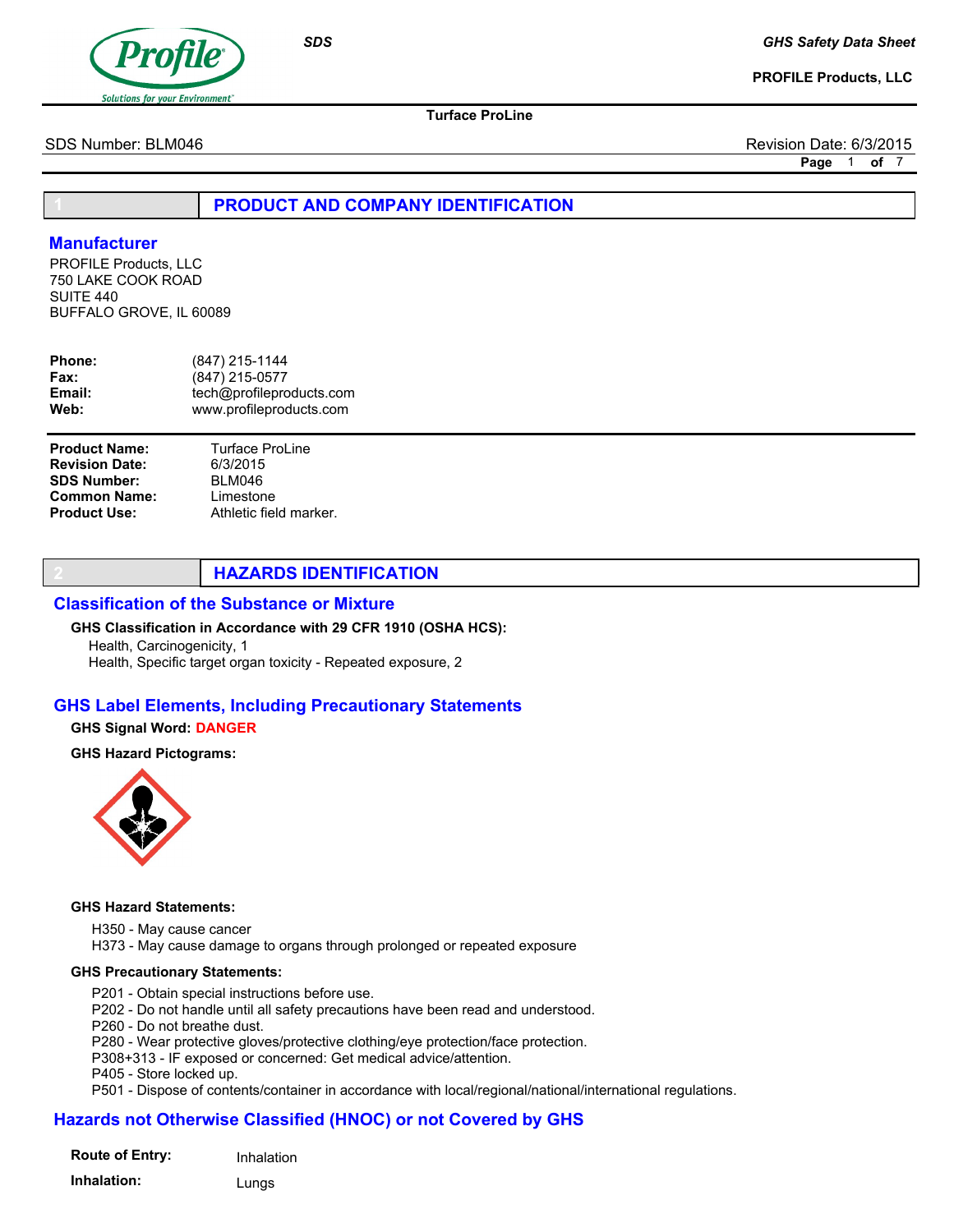

GHS Safety Data Sheet

PROFILE Products, LLC

Turface ProLine

SDS Number: BLM046 Revision Date: 6/3/2015

Page 2 of 7

## COMPOSITION/INFORMATION OF INGREDIENTS

#### Ingredients:

Cas# % Chemical Name

----------------------------------------------------------------- 14808-60-7 >/=0.1% Crystalline silica, quartz (impurity) 1317-65-3 </=99.9% Limestone

|                      | <b>FIRST AID MEASURES</b>                                                                                                                                    |
|----------------------|--------------------------------------------------------------------------------------------------------------------------------------------------------------|
| Inhalation:          | If breathing is difficult, remove to fresh air and keep at rest in a position comfortable for breathing. Call a physician if<br>symptoms develop or persist. |
| <b>Skin Contact:</b> | Wash off with soap and water. Get medical attention if irritation develops and persists.                                                                     |
| Eye Contact:         | Do not rub eyes. Rinse with water. Get medical attention if irritation develops and persists.                                                                |
| Ingestion:           | Rinse mouth. Get medical attention if symptoms occur.                                                                                                        |

# 5 FIRE FIGHTING MEASURES

Suitable Extinguishing Media: Water fog, dry chemical powder, foam, carbon dioxide.

Unsuitable Extinguishing Media: None known.

Specific Hazards arising from the chemical: None known.

Special Equipment and Precautions for Firefighters: Self-contained breathing apparatus and full protective clothing must be worn in case of fire.

Fire-fighting equipment/instructions: In case of fire and/or explosion do not breathe fumes.

# 6 ACCIDENTAL RELEASE MEASURES

Personal Precautions, protective equipment and emergency procedures: Keep unnecessary personnel away. Wear appropriate protective equipment and clothing during clean-up. Avoid generation of dust. Ensure adequate ventilation.

Methods and materials for containment and cleaning up:

Large Spills: If sweeing of a contaminated area is necessary use a dust suppressant agent which does not react with the product. Sweep up or vacuum up spillage and collect in suitable container for disposal. Small Spills: Collect dust using a vacuum cleaner equiped with a HEPA filter. For waste disposal, see section 13 of the SDS.

Environmental Precautions:

Avoid discharge into drains, water courses or onto the ground.

**HANDLING AND STORAGE** 

Handling Precautions: Obtain special instructions before use. Do not handle until all safety precautions have been read and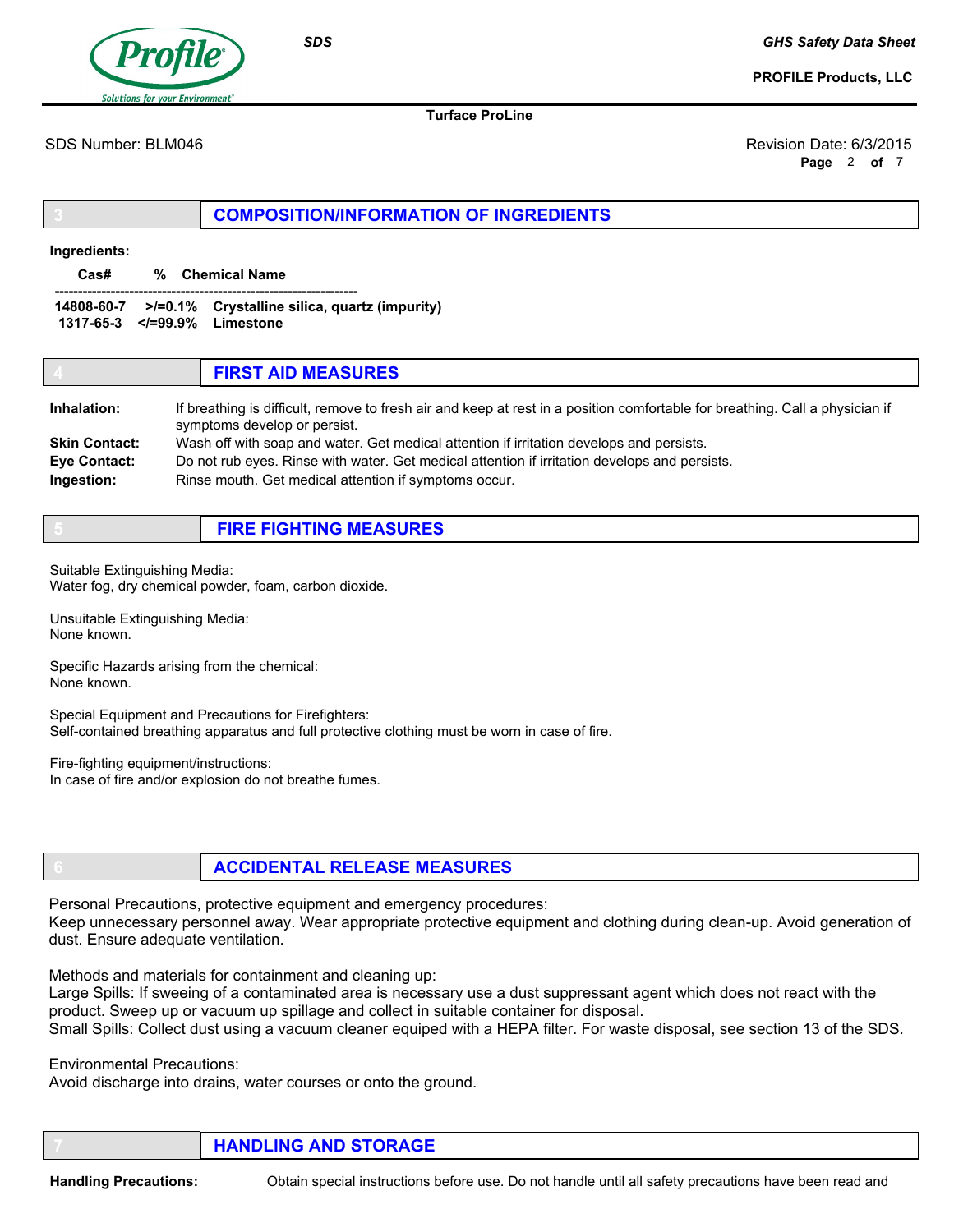

GHS Safety Data Sheet

PROFILE Products, LLC

| <b>Turface ProLine</b>                                                                                                                                                      |                                                 |                                                                                                                                                                      |                                                                                                                                                                                                                                                                                                                                                                                                                                                                                                                                                                                                                                                                                                             |                         |
|-----------------------------------------------------------------------------------------------------------------------------------------------------------------------------|-------------------------------------------------|----------------------------------------------------------------------------------------------------------------------------------------------------------------------|-------------------------------------------------------------------------------------------------------------------------------------------------------------------------------------------------------------------------------------------------------------------------------------------------------------------------------------------------------------------------------------------------------------------------------------------------------------------------------------------------------------------------------------------------------------------------------------------------------------------------------------------------------------------------------------------------------------|-------------------------|
| SDS Number: BLM046                                                                                                                                                          |                                                 |                                                                                                                                                                      |                                                                                                                                                                                                                                                                                                                                                                                                                                                                                                                                                                                                                                                                                                             | Revision Date: 6/3/2015 |
| <b>Storage Requirements:</b>                                                                                                                                                |                                                 | equipment. Observe good industrial hygiene practices.<br>materials (see Section 10 of the MSDS).                                                                     | understood. Avoid breathing dust. Provide adequate ventilation. Wear appropriate personal protective<br>Store in tightly closed original container. Store in a well-ventilated place. Store away from incompatible                                                                                                                                                                                                                                                                                                                                                                                                                                                                                          | Page 3 of 7             |
|                                                                                                                                                                             |                                                 | <b>EXPOSURE CONTROLS/PERSONAL PROTECTION</b>                                                                                                                         |                                                                                                                                                                                                                                                                                                                                                                                                                                                                                                                                                                                                                                                                                                             |                         |
| <b>Engineering Controls:</b>                                                                                                                                                |                                                 |                                                                                                                                                                      | Good general ventilation (typically 10 air changes per hour) should be used. Ventilation rates should be<br>matched to conditions. If applicable, use process enclosures, local exhaust ventilation, or other<br>engineering controls to maintain airborne levels below recommended exposure limits. If exposure limits<br>have not been established, maintain airborne levels to an acceptable level.                                                                                                                                                                                                                                                                                                      |                         |
| <b>Personal Protective</b><br>Equipment:                                                                                                                                    | Skin protection                                 | Other - Wear suitable protective clothing.<br>limits have not been established), an approved respirator must be worn.<br>protectiveequipment to remove contaminants. | Eye/face protection - Wear safety glasses with side shields. Wear a full-face respirator, if needed.<br>Hand protection - For prolonged or repeated skin contact use suitable protective gloves.<br>Respiratory protection - If engineering controls do not maintain airborne concentrations below<br>recommended exposure limits (where applicable) or to an acceptable level (in countries where exposure<br>Thermal hazards Wear appropriate thermal protective clothing, when necessary.<br>General hygiene considerations - Always observe good personal hygiene measures, such as washing<br>after handling the materialand before eating, drinking, and/or smoking. Routinely wash work clothing and |                         |
| US. OSHA Table Z-1 Limits for Air Contaminants (29 CFR 1910.1000)<br><b>Components</b><br>Limestone (CAS 1317-65-3)                                                         | <b>Type</b><br><b>PEL</b>                       | <b>Value</b><br>$5$ mg/m $3$<br>$15 \text{ mg/m}$                                                                                                                    | Form<br>Respirable fraction.<br>Total dust.                                                                                                                                                                                                                                                                                                                                                                                                                                                                                                                                                                                                                                                                 |                         |
| US. OSHA Table Z-3 (29 CFR 1910.1000)<br><b>Impurities</b><br>Crystalline silica (CAS 14808-60-7)                                                                           | Type<br>TWA                                     | Value<br>$0.3$ mg/m $3$<br>$0.1$ mg/m $3$<br>2.4 millions of<br>particle                                                                                             | Form<br>Total dust.<br>Respirable.<br>Respirable.                                                                                                                                                                                                                                                                                                                                                                                                                                                                                                                                                                                                                                                           |                         |
| <b>US. ACGIH Threshold Limit Values</b><br><b>Impurities</b><br>Crystalline silica (CAS 14808-60-7)                                                                         | <b>Type</b><br>TWA                              | Value<br>0.025 mg/m3                                                                                                                                                 | Form<br>Respirable fraction.                                                                                                                                                                                                                                                                                                                                                                                                                                                                                                                                                                                                                                                                                |                         |
| US. NIOSH: Pocket Guide to Chemical Hazards<br><b>Components</b><br>Limestone (CAS 1317-65-3)<br>10 mg/m3 Total<br><b>Impurities</b><br>Crystalline silica (CAS 14808-60-7) | <b>Type</b><br>TWA<br><b>Type</b><br><b>TWA</b> | <b>Value</b><br>$5 \text{ mg/m}$<br>Value<br>$0.05$ mg/m $3$                                                                                                         | Form<br>Respirable.<br>Form<br>Respirable dust.                                                                                                                                                                                                                                                                                                                                                                                                                                                                                                                                                                                                                                                             |                         |

Biological limit values No biological exposure limits noted for the ingredient(s).

## PHYSICAL AND CHEMICAL PROPERTIES

Physical State: Odor Threshold: Boiling Point: Flammability: Vapor Pressure: pH: Evap. Rate: Appearance: White powder.

Solid. Not applicable. Not applicable. Not applicable. Not applicable. 8.4 - 10.2 (5% suspension in water) Not applicable.

Odor: Solubility: Freezing/Melting Pt.: Flash Point: Octanol: Vapor Density: VOC: Bulk Density: Auto-Ignition Temp:

Odorless. Negligible Not applicable. Not applicable. Not applicable. Not applicable. Not applicable. Approximately 2.7 g/cm<sup>3</sup> Not applicable.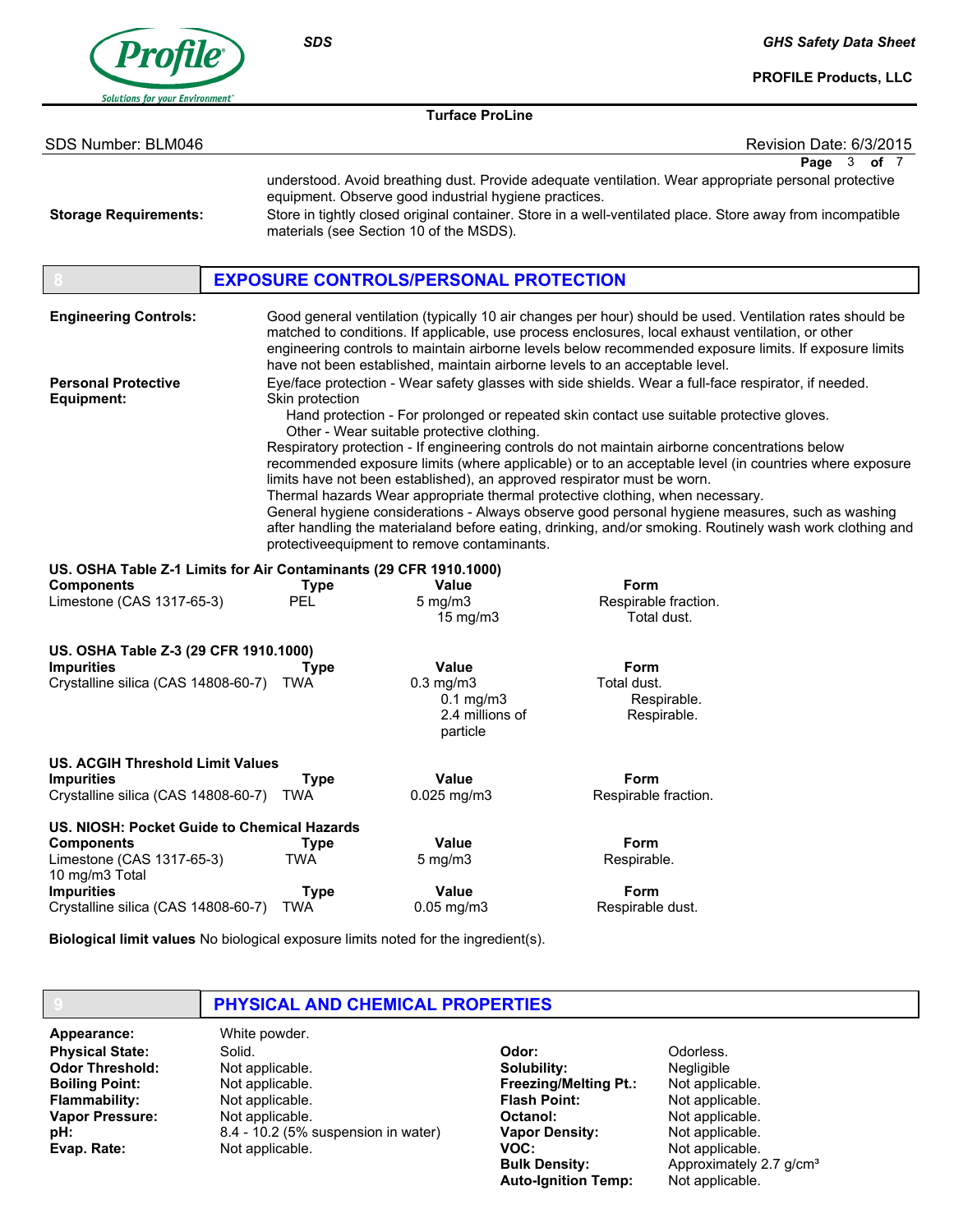

GHS Safety Data Sheet

PROFILE Products, LLC

Turface ProLine

SDS Number: BLM046 Revision Date: 6/3/2015

Page 4 of 7

# **STABILITY AND REACTIVITY**

| <b>Chemical Stability:</b>      | The product is stable and non-reactive under normal conditions of use, storage and transport. |
|---------------------------------|-----------------------------------------------------------------------------------------------|
| <b>Conditions to Avoid:</b>     | Contact with incompatible materials.                                                          |
| <b>Materials to Avoid:</b>      | Strong acids.                                                                                 |
| <b>Hazardous Decomposition:</b> | No hazardous decomposition products are known.                                                |

**TOXICOLOGICAL INFORMATION** 

Information on likely routes of exposure:

Ingestion: Expected to be a low ingestion hazard.

Inhalation: Dust may irritate respiratory system. Prolonged inhalation may be harmful.

Skin contact: Dust or powder may irritate the skin.

Eye contact: Dust may irritate the eyes.

Symptoms related to the physical, chemical and toxicological characteristics:

Irritant effects. Coughing. Discomfort in the chest. Shortness of breath.

#### Information on toxicological effects

Acute toxicity: Occupational exposure to the substance or mixture may cause adverse effects.

Skin corrosion/irritation: Prolonged skin contact may cause temporary irritation.

Serious eye damage/eye irritation: Direct contact with eyes may cause temporary irritation.

Respiratory sensitization: Not a respiratory sensitizer.

Skin sensitization: This product is not expected to cause skin sensitization.

Germ cell mutagenicity: No data available to indicate product or any components present at greater than 0.1% are mutagenic or genotoxic.

Carcinogenicity: May cause cancer.

IARC Monographs. Overall Evaluation of Carcinogenicity

Crystalline silica (CAS 14808-60-7) 1 Carcinogenic to humans.

US. National Toxicology Program (NTP) Report on Carcinogens

Crystalline silica (CAS 14808-60-7) Known To Be Human Carcinogen.

Reproductive toxicity: This product is not expected to cause reproductive or developmental effects.

Specific target organ toxicity single exposure ;

Not classified.

Specific target organ toxicity repeated exposure:

May cause damage to organs (lung) through prolonged or repeated exposure by inhalation.

Aspiration hazard: Not likely, due to the form of the product.

Chronic effects: Crystalline silica: Overexposure to the respirable dust of crystalline silica (quartz or cristobalite, less than or equal to 5 microns in size) may lead to silicosis in humans, which is a progressive and irreversible lung disease.

**ECOLOGICAL INFORMATION** 

Ecotoxicity: Not expected to be harmful to aquatic organisms.

Persistence and degradability: Not readily degradable.

Bioaccumulative potential: None.

Mobility in soil: None.

Other adverse effects: No other adverse environmental effects (e.g. ozone depletion, photochemical ozone creation potential, endocrine disruption, global warming potential) are expected from this component.

DISPOSAL CONSIDERATIONS

Disposal instructions: Dispose of in accordance with local regulations.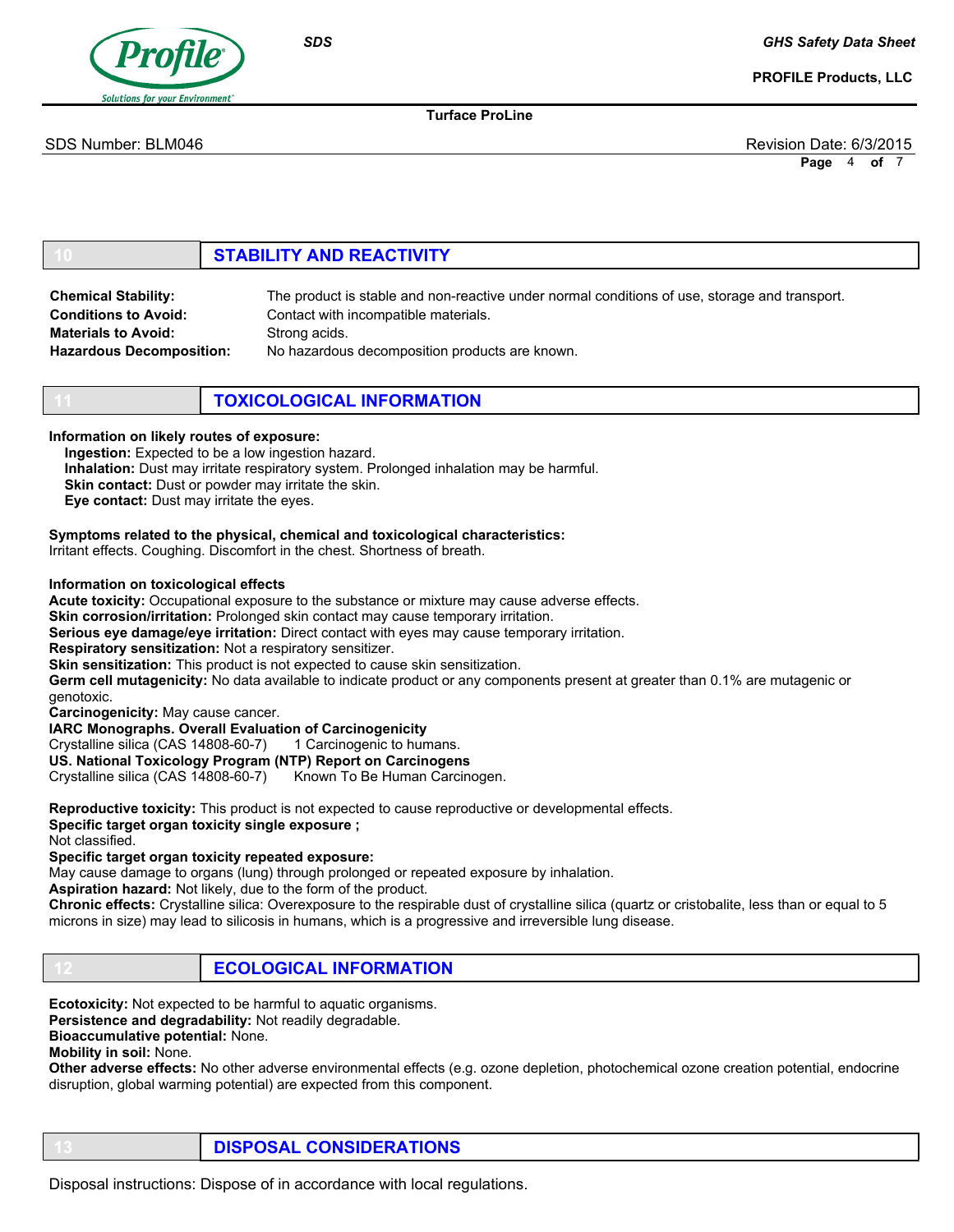

GHS Safety Data Sheet

PROFILE Products, LLC

Turface ProLine

#### SDS Number: BLM046 Revision Date: 6/3/2015

Page 5 of 7

Local disposal regulations: Dispose in accordance with all applicable regulations.

Hazardous waste code: The waste code should be assigned in discussion between the user, the producer and the waste disposal company.

Waste from residues / unused products: Dispose of in accordance with local regulations. Empty containers or liners may retain some product residues. This material and its container must be disposed of in a safe manner (see: Disposal instructions).

Contaminated packaging: Since emptied containers may retain product residue, follow label warnings even after container is emptied. Empty containers should be taken to an approved waste handling site for recycling or disposal.

| <b>TRANSPORT INFORMATION</b> |
|------------------------------|
|                              |

**DOT** Not regulated as a hazardous material by DOT. IATA Not regulated as a dangerous good. IMDG Not regulated as a dangerous good. Transport in bulk according to Annex II of MARPOL 73/78 and the IBC Code Not Applicable.

**REGULATORY INFORMATION** 

Component (CAS#) [%] - CODES

---------------------------------------------------------------- Crystalline silica, quartz (impurity) (14808-60-7) [>/=0.1%] MASS, NRC, OSHAWAC, PA, TSCA, TXAIR

Limestone (1317-65-3) [</=99.9%] MASS, OSHAWAC, PA, TSCA, TXAIR

Clean Air Act (CAA) Section 112 Hazardous Air Pollutants (HAPs) List

Regulatory CODE Descriptions

---------------------------------------------------------------- MASS = MA Massachusetts Hazardous Substances List NRC = Nationally Recognized Carcinogens OSHAWAC = OSHA Workplace Air Contaminants PA = PA Right-To-Know List of Hazardous Substances TSCA = Toxic Substances Control Act TXAIR = TX Air Contaminants with Health Effects Screening Level US federal regulations This product is a "Hazardous Chemical" as defined by the OSHA Hazard Communication Standard, 29 CFR 1910.1200. TSCA Section 12(b) Export Notification (40 CFR 707, Subpt. D) Not regulated. CERCLA Hazardous Substance List (40 CFR 302.4) Not listed. US. OSHA Specifically Regulated Substances (29 CFR 1910.1001-1050) Not listed. SARA 304 Emergency release notification Not regulated. Superfund Amendments and Reauthorization Act of 1986 (SARA) Hazard categories Immediate Hazard - Yes Delayed Hazard - Yes Fire Hazard - No Pressure Hazard - No Reactivity Hazard - No SARA 302 Extremely hazardous substance No SARA 311/312 Hazardous chemical Yes Other federal regulations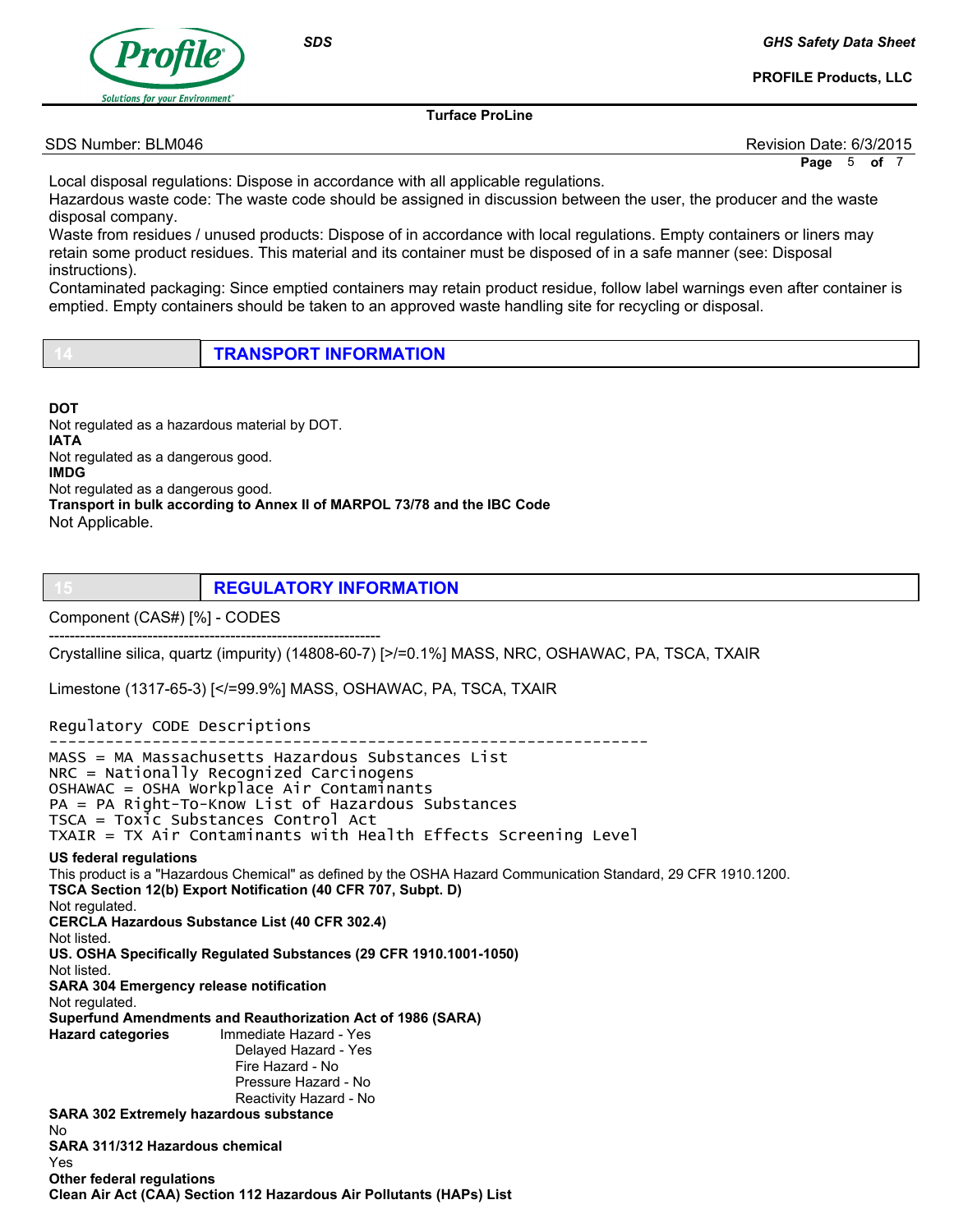

GHS Safety Data Sheet

PROFILE Products, LLC

Turface ProLine

SDS Number: BLM046 Revision Date: 6/3/2015

Page 6 of 7

| Not regulated.<br>Not regulated.<br>Safe Drinking Water Act (SDWA)<br>Not regulated.<br><b>US state regulations</b><br>US. Massachusetts RTK - Substance List<br>Crystalline silica (CAS 14808-60-7)<br>Limestone (CAS 1317-65-3)<br>US. New Jersey Worker and Community Right-to-Know Act<br>Not regulated.<br>US. Pennsylvania RTK - Hazardous Substances<br>Crystalline silica (CAS 14808-60-7)<br>Limestone (CAS 1317-65-3)<br>US. Rhode Island RTK<br>Not regulated.<br>US. California Proposition 65<br>US - California Proposition 65 - CRT: Listed date/Carcinogenic substance | Clean Air Act (CAA) Section 112(r) Accidental Release Prevention (40 CFR 68.130)<br>WARNING: This product contains a chemical known to the State of California to cause cancer. |                               |
|----------------------------------------------------------------------------------------------------------------------------------------------------------------------------------------------------------------------------------------------------------------------------------------------------------------------------------------------------------------------------------------------------------------------------------------------------------------------------------------------------------------------------------------------------------------------------------------|---------------------------------------------------------------------------------------------------------------------------------------------------------------------------------|-------------------------------|
| Crystalline silica (CAS 14808-60-7) Listed: October 1, 1988                                                                                                                                                                                                                                                                                                                                                                                                                                                                                                                            |                                                                                                                                                                                 |                               |
| <b>International Inventories</b><br>Country(s) or region<br>United States & Puerto Rico                                                                                                                                                                                                                                                                                                                                                                                                                                                                                                | Inventory name<br>Toxic Substances Control Act (TSCA) Inventory                                                                                                                 | On inventory (yes/no)*<br>Yes |
|                                                                                                                                                                                                                                                                                                                                                                                                                                                                                                                                                                                        | *A "Yes" indicates that all components of this product comply with the inventory requirements administered by the governing country(s)                                          |                               |

A "No" indicates that one or more components of the product are not listed or exempt from listing on the inventory administered by the gverning country(s).

REGULATORY KEY DESCRIPTIONS ---------------------------------------------------------------- MASS = MA Massachusetts Hazardous Substances List NRC = Nationally Recognized Carcinogens OSHAWAC = OSHA Workplace Air Contaminants PA = PA Right-To-Know List of Hazardous Substances TXAIR = TX Air Contaminants with Health Effects Screening Level

TSCA = Toxic Substances Control Act

## **OTHER INFORMATION**

Disclaimer The information provided in this Safety Data Sheet is correct to the best of our knowledge, information and belief at the date of its publication. The information given is designed only as a guidance for safe handling, use, processing, storage, transportation, disposal and release and is not to be considered a warranty or quality specification. The information relates only to the specific material designated and may not be valid for such material used in combination with any other materials or in any process, unless specified in the text.

Issue date 06-01-2015 Revision date - Version # 1

References ACGIH IARC Monographs. Overall Evaluation of Carcinogenicity US. IARC Monographs on Occupational Exposures to Chemical Agents National Toxicology Program (NTP) Report on Carcinogens ACGIH Documentation of the Threshold Limit Values and Biological Exposure Indices